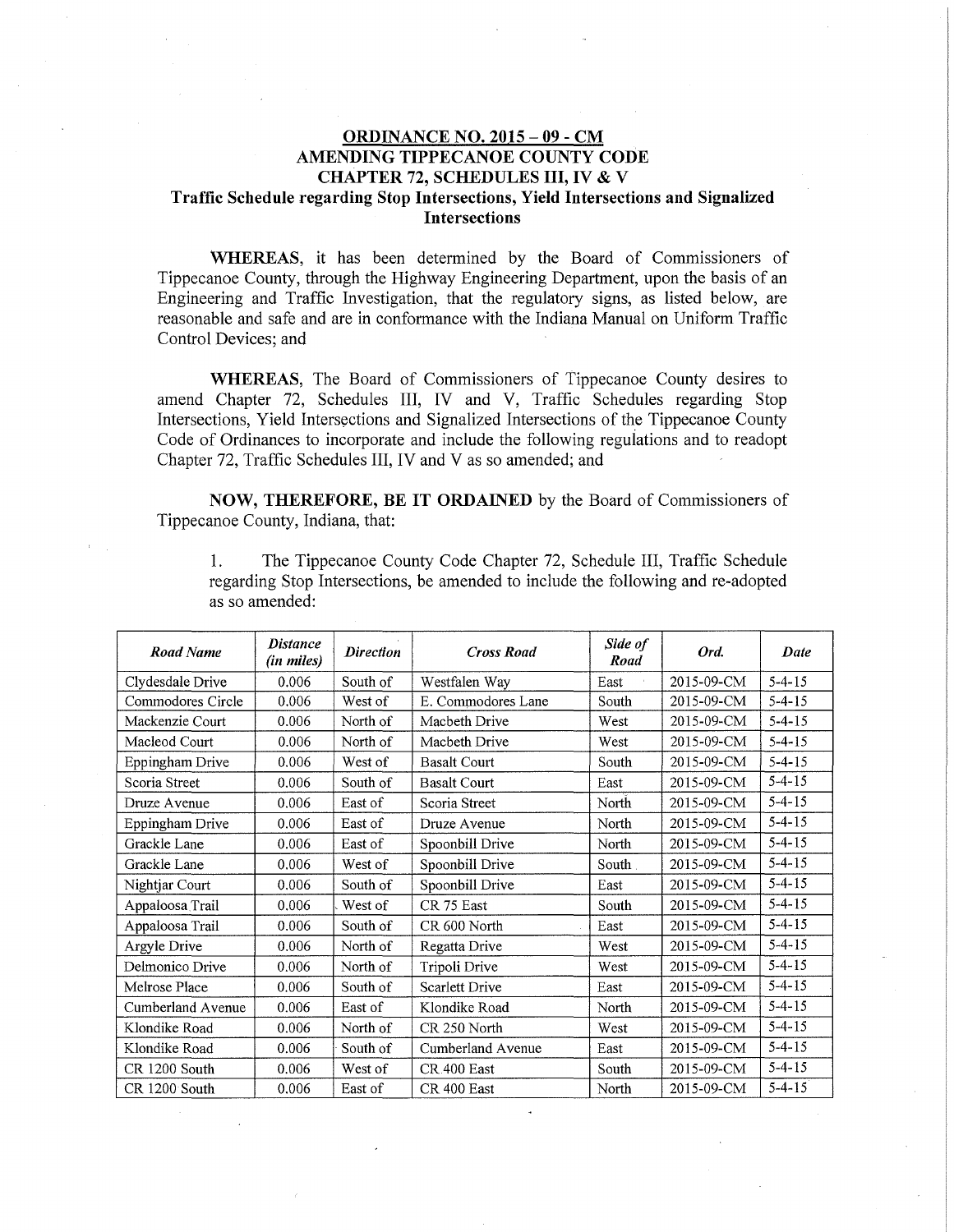2. The Tippecanoe County Code Chapter 72, Schedule IV, Traffic Schedule regarding Yield Intersections, be amended to include the following and readopted as so amended:

| Road Name     | <b>Distance</b><br>(in miles) | <b>Direction</b> | Cross Road      | Side of<br>Road | Ord.       | Date   |
|---------------|-------------------------------|------------------|-----------------|-----------------|------------|--------|
| Petunia Place | 0.006                         | North of         | Appaloosa Trail | West            | 2015-09-CM | 5-4-15 |

3. The Tippecanoe County Code Chapter 72, Schedule V, Traffic Schedule regarding Signalized Intersections, be amended to include the following and be adopted as so amended:

| Road Name   | Cross Road                            | Ord.       | Date        |
|-------------|---------------------------------------|------------|-------------|
| CR 250 East | 300 feet north of Marcasite Boulevard | 2015-09-CM | $5 - 4 - 1$ |

4. That in all other respects, the Tippecanoe County Code Chapter 72, Traffic Schedules be, and they are hereby ratified and confirmed and shall remain in full force and effect.

5. The Sheriffs Department shall be notified of all the above traffic schedule amendments and installation of related regulatory signs.

6. That all signs within Tippecanoe County that function to provide regulations, warnings and guidance information for road users, in both words and symbols, within the right-of-way of all types of highways open to the public shall conform to the latest edition of the Indiana Manual on Uniform Traffic Control Devices.

7. This Ordinance shall be in full force and effect on May 4, 2015.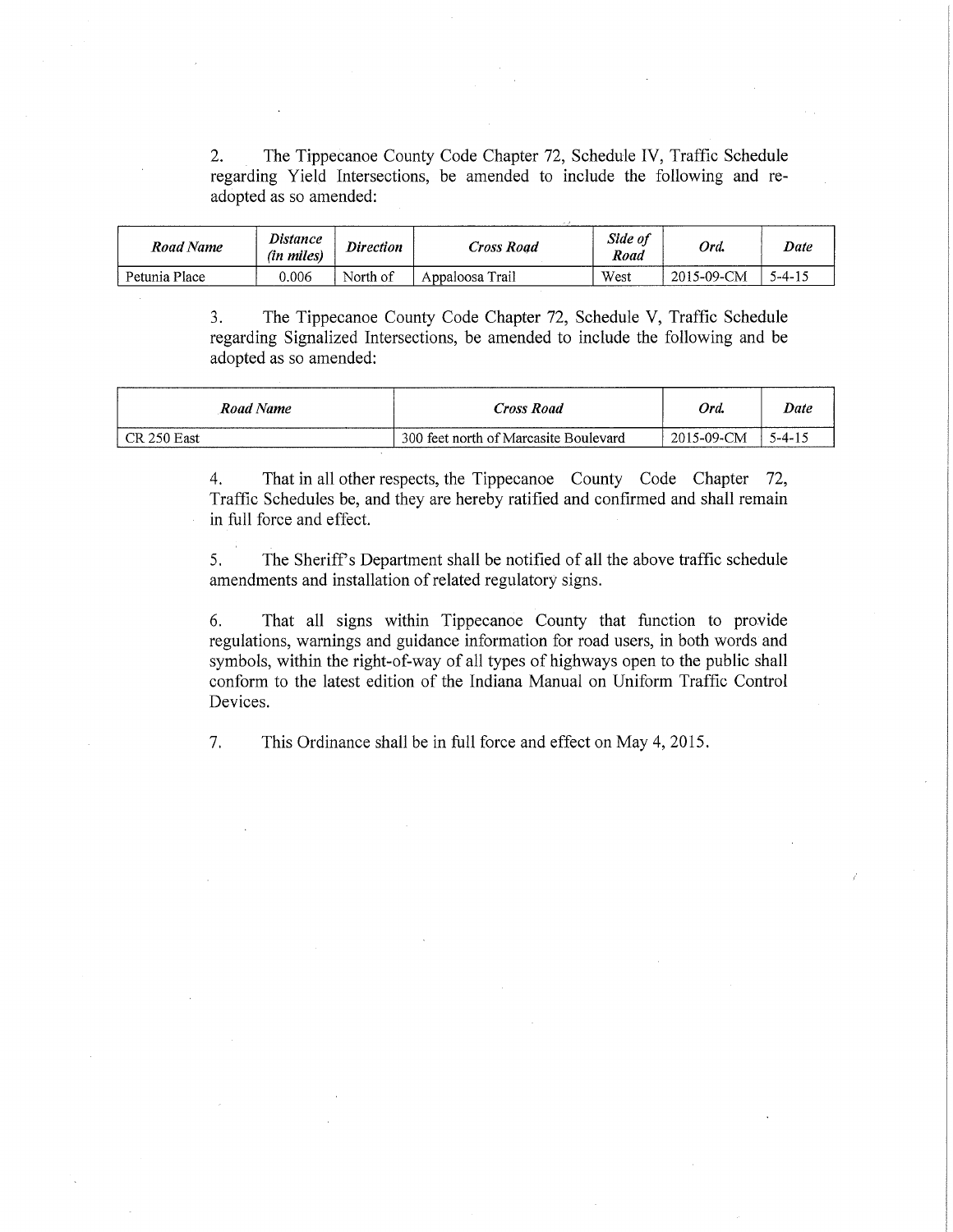Presented to the Board of Commissioners of Tippecanoe County, Indiana, and approved on first reading this  $20^{th}$  day of April, 2015, by' the following vote:

> BOARD OF COMMISSIONERS OF TIPPECANOE COUNTY

Thomas P. Murtaugh, President

David S. Byers, resident

Tracy A. Brown, Member

 $\mathscr{A}$ 

VOTE

 $\mathscr{A}$ 

 $\frac{M}{2}$ 

ATTEST:

Robert A. Plantenga, Auditor of Tippecanoe County